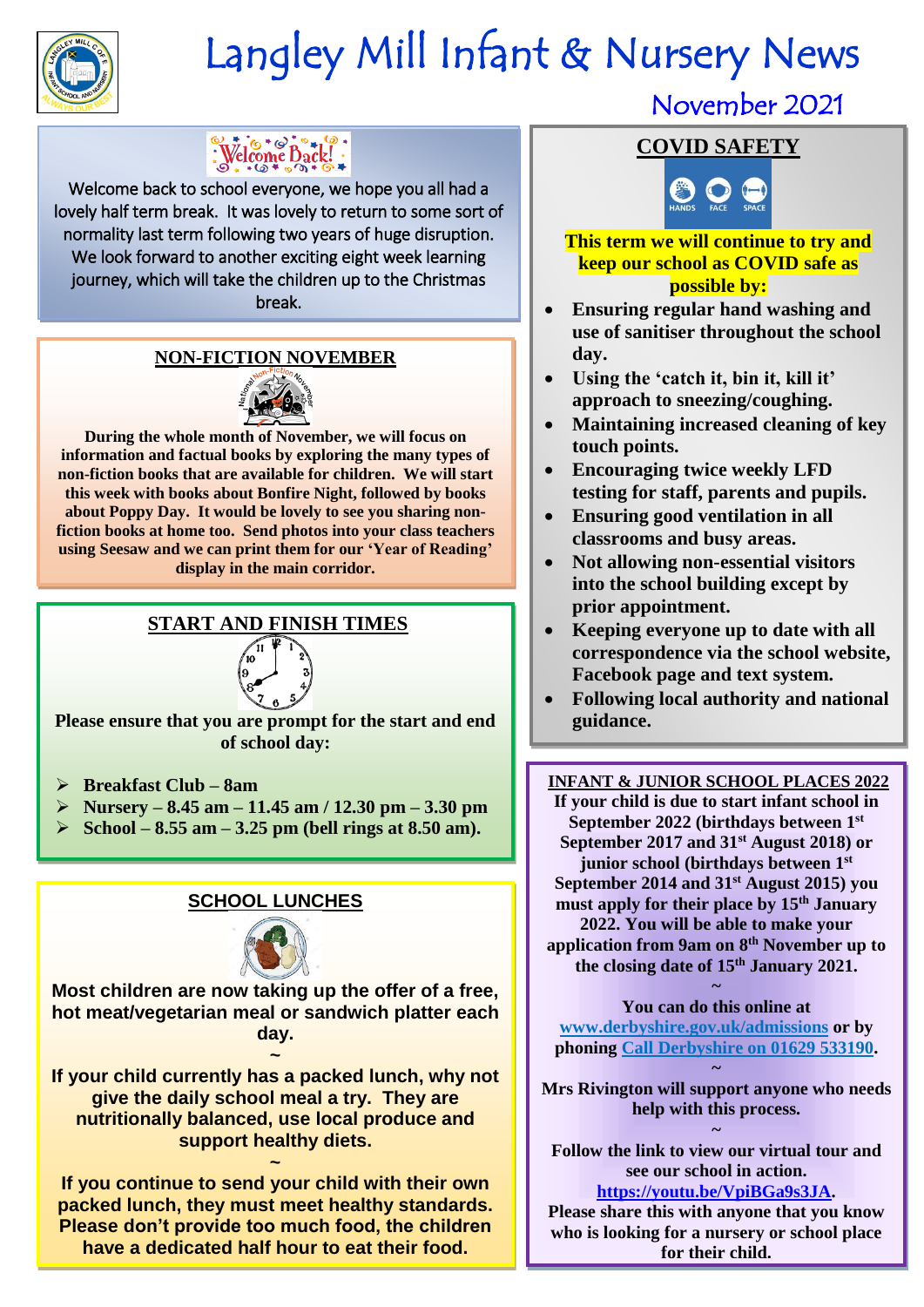#### **PHONICS SCREENING CHECK**



**Cancellation of the Phonics Screening Check in June 2021 meant that our current Year 2 pupils (Fantastic Field Mice) did not take the check in Year 1.** 

**~ This year only, it is statutory for schools to administer a past version of the Phonics Screening Check to Year 2 pupils during the second half of the 2021 autumn term and return the results to the Local Authority.**

**~**

**Year 2 pupils who meet the expected standard in the autumn check will not be required to complete any further statutory assessments in phonics. Year 2 pupils who do not meet the expected standard in the autumn check will be expected to take the statutory check in June 2021, alongside all Year 1 pupils.**

**~**



**The [Children in Need](https://www.thesun.co.uk/topic/children-in-need/) charity has raised over £950 million to change the lives of disadvantaged children and young people. \***

**For our annual fundraiser, your child can wear non-uniform / Pudsey merchandise, in exchange for a donation.** 

**\* In class, the children will have a 'duck day', taking part in duck themed activities including the annual Duck Race Sweepstake which is televised live across the BBC website and social media channels at 1pm.** 

**This year's Duck Race promises to be something special with twenty ducks battling down a lazy river racecourse.**

**\***

### ANTI-BULLYING WEEK - 15-19 NOVEMBER 21

**E** KIND WORD

**Anti-bullying Week 2021** 

I **Anti-Bullying Week is coordinated by the Anti-Bullying Alliance and this year has the theme 'One Kind Word'. Kindness is more important today than it has ever been. The isolation of the last year has underlined how little acts of consideration can break down barriers and brighten the lives of the people around us. During this special week, there are many things happening:**



- The week will begin with 'Odd Socks Day' on Monday 15<sup>th</sup> which is supported by CBBC and CBeebies star Andy Day and his band Andy and the Odd Socks.
- Throughout the week we will use lots of books about kindness to reinforce the theme.
- We will continue to emphasise our 'Bucket Filling Fillosophy', encouraging positive behaviours such as being kind and helpful, having good manners, being polite and caring for each other.
- We will use the NSPCC PANTS resources to teach the children important messages, like their body belongs to them and they should tell an adult if they're upset or worried [\(https://www.nspcc.org.uk\)](https://www.nspcc.org.uk/).
- We will use our child friendly books to reinforce how to keep safe online.
- New displays will be created by each class in the main corridor, showcasing work completed during the week and to serve as prompts and reminders throughout the year.